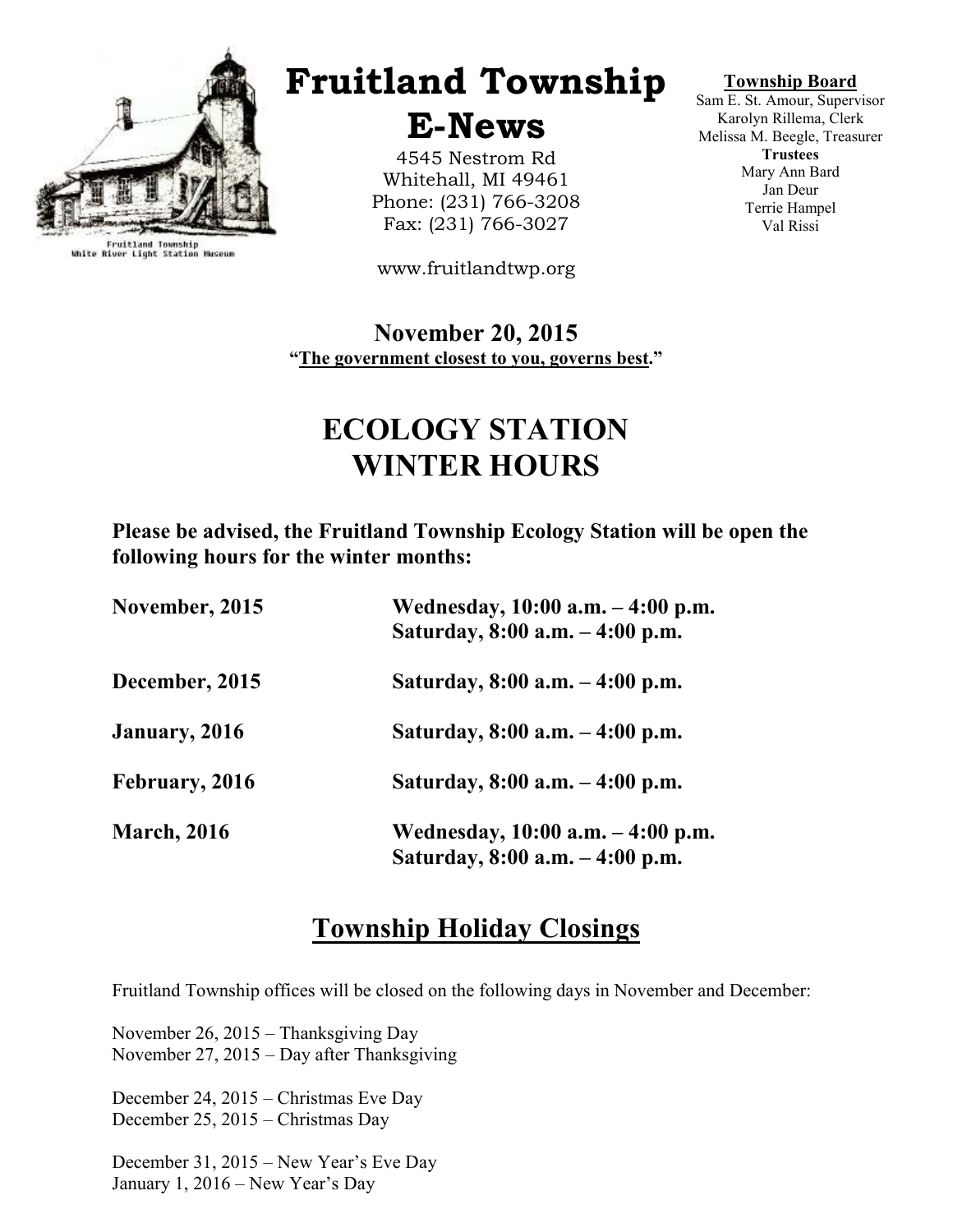## Parks & Recreation Commission

The Parks & Recreation Commission is looking for someone to fill a vacancy on the commission. This would be for a partial term serving until November of 2016. The commission meets the first Monday of every month and has jurisdiction over Nestrom Road Park, Marcus Park, and Duck Lake Road Park. If you have questions or want more information, please call Supervisor Sam St. Amour at 766-3208. If you are interested in applying, please send your resume to Supervisor St. Amour here at the township offices.

## Township Meetings for December 2015

 Thursday, December 3, 2015 – Planning Commission – 6:30 p.m. Monday, December 7, 2015 – Parks & Recreation Commission – 7:00 p.m. Monday, December 14, 2015 – Township Board Work Session – 10:00 a.m. Monday, December 21, 2015 – Township Board – 5:00 p.m.

## Cell Tower News

We have been in contact with Verizon regarding the cell tower, and have received word that the target date for the tower to go live is the end of the year.

Be advised that this tower uses VolTE (Voice over LTE) technology and will enhance only those types of phones compatible with this technology. Contact your service provider to see if your phone benefits from this technology.

### Rep. Hovey-Wright Coffee Hour – December 11, 2015

State Representative Marcia Hovey-Wright (D-92<sup>nd</sup> District) invites Muskegon County residents to join her to enjoy a cup of coffee and share ideas and concerns about state government. She will be discussing the status of road funding, current legislation in Lansing, and other topics. The coffee hour will take place at 10:00 a.m., Friday December 11, 2015 and will be held at the Fruitland Township Hall, 4545 Nestrom Road.

Residents of Representative Hovey-Wright's district – which includes Muskegon, Muskegon Heights and North Muskegon as well as Fruitland, Laketon, Muskegon and Whitehall townships are encouraged to contact her at (517) 373-2646 or by email at MarciaHoveyWright@house.mi.gov. Those interested in keeping up to date on her work at the Capital are also encouraged to sign up for her e-newsletter by visiting www.092.housedems.com.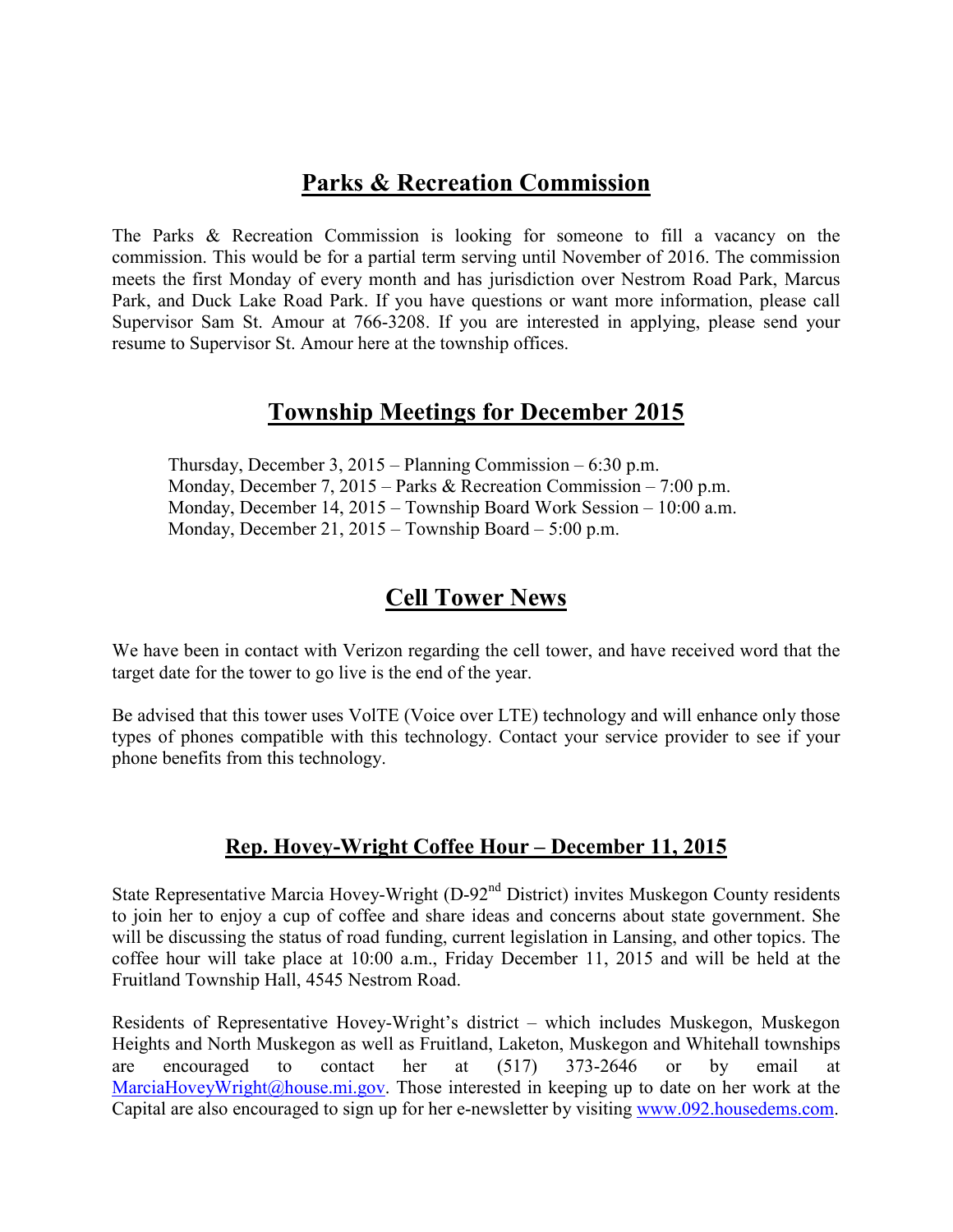## 2015 Winter Taxes

The 2015 Winter Tax season is fast approaching. Tax bills will be mailed November 30th. Per state law, we are unable to accept or process any 2015 winter tax payments prior to December 1, 2015.

The Fruitland Township Hall will have extended hours on Tuesday, December 29, 2015. The hall will be open until 5:00 p.m. in order to process tax payments that residents would like processed before the year end.

All payments must include the bottom portion of the tax bill in order to appropriately post payments to the correct parcel.

Make checks payable to: FRUITLAND TOWNSHIP.

#### Methods of Payment

- *Mail* a personal check, money order, or cashier's check to 4545 Nestrom Rd., Whitehall, MI 49461.
- *Night Deposit Box* located at the Township Hall. Place your payment and the bottom portion of the tax bill in an envelope and drop in our deposit box. No cash payments in the night deposit box!
- In person, at the Fruitland Township Hall, Monday-Friday. See hours and holiday closing dates below.
- *Partial payments* will be accepted. Each payment amount will be spread equally to all levied taxes.
- *Online* at www.fruitlandtwp.org. There will be an additional fee for this service.

#### N<u>ote</u>

- *NSF (non sufficient funds) checks* will result in the reversal of the original payment until a cash payment can be made and the NSF check fee will be charged at that time.
- If you request a receipt for payment, a self addressed, stamped envelope must accompany your payment.

### Payment Dates

- Payments are due to Fruitland Township from December 1, 2015 to February 16, 2016 without penalty. ONLY postmarked payments for February 16, 2016 will be accepted without penalty. Night drop deposits on February 16, 2016 will also be accepted without penalty. Payments made after February 16, 2016 will include a 3% penalty. Call (231) 766-3208 for calculation before mailing.
- Normal business hours are Monday through Thursday 8:00 a.m. 4:00 p.m., Friday 8:00 a.m. -12:00 p.m.
- Closed Holidays: Christmas Holiday (December 24, 2015 and December 25, 2015), New Year's Holiday (December 31, 2015 and January 1, 2016), Martin Luther King Day (January 18, 2016), President's Day (February 15, 2016).
- Additional hours for tax collection are December 29, 2015 and February 29, 2016 both until 5:00 p.m.